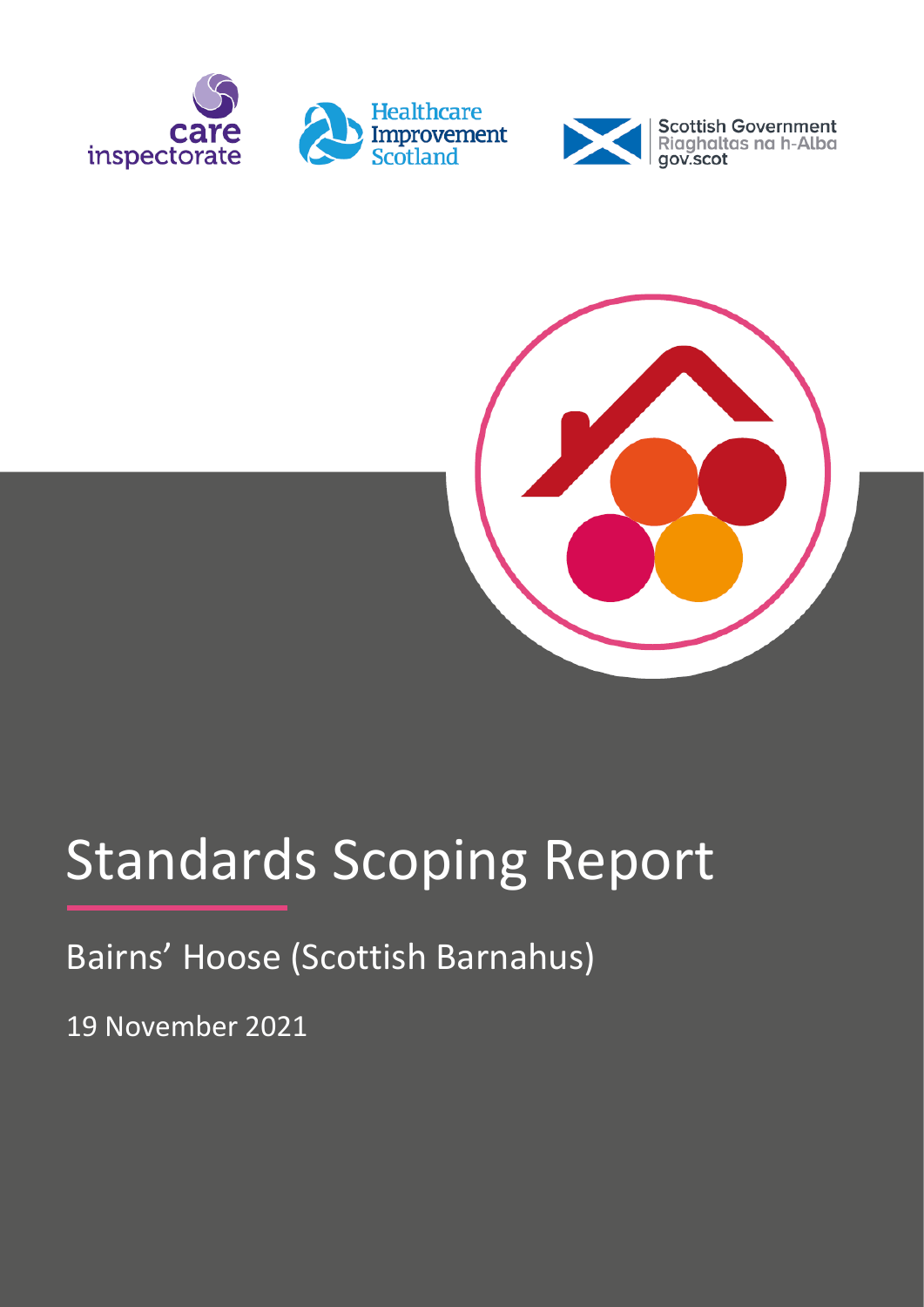#### **© Healthcare Improvement Scotland 2021 Published November 2021**

This document is licensed under the Creative Commons Attribution-Noncommercial-NoDerivatives 4.0 International Licence. This allows for the copy and redistribution of this document as long as Healthcare Improvement Scotland is fully acknowledged and given credit. The material must not be remixed, transformed or built upon in any way. To view a copy of this licence, visit https://creativecommons.org/licenses/by-nc-nd/4.0/

#### **www.healthcareimprovementscotland.org**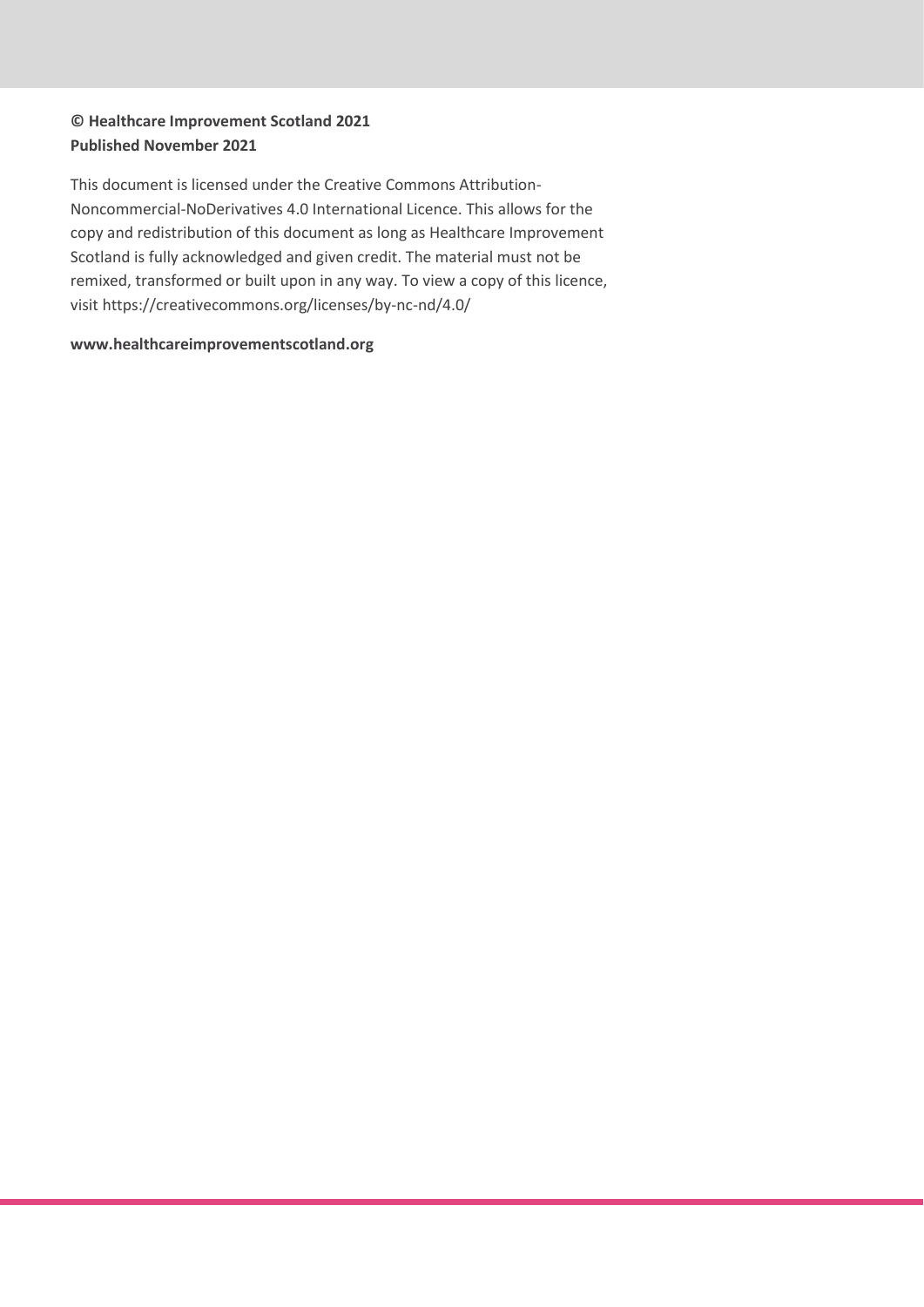## <span id="page-2-0"></span>Contents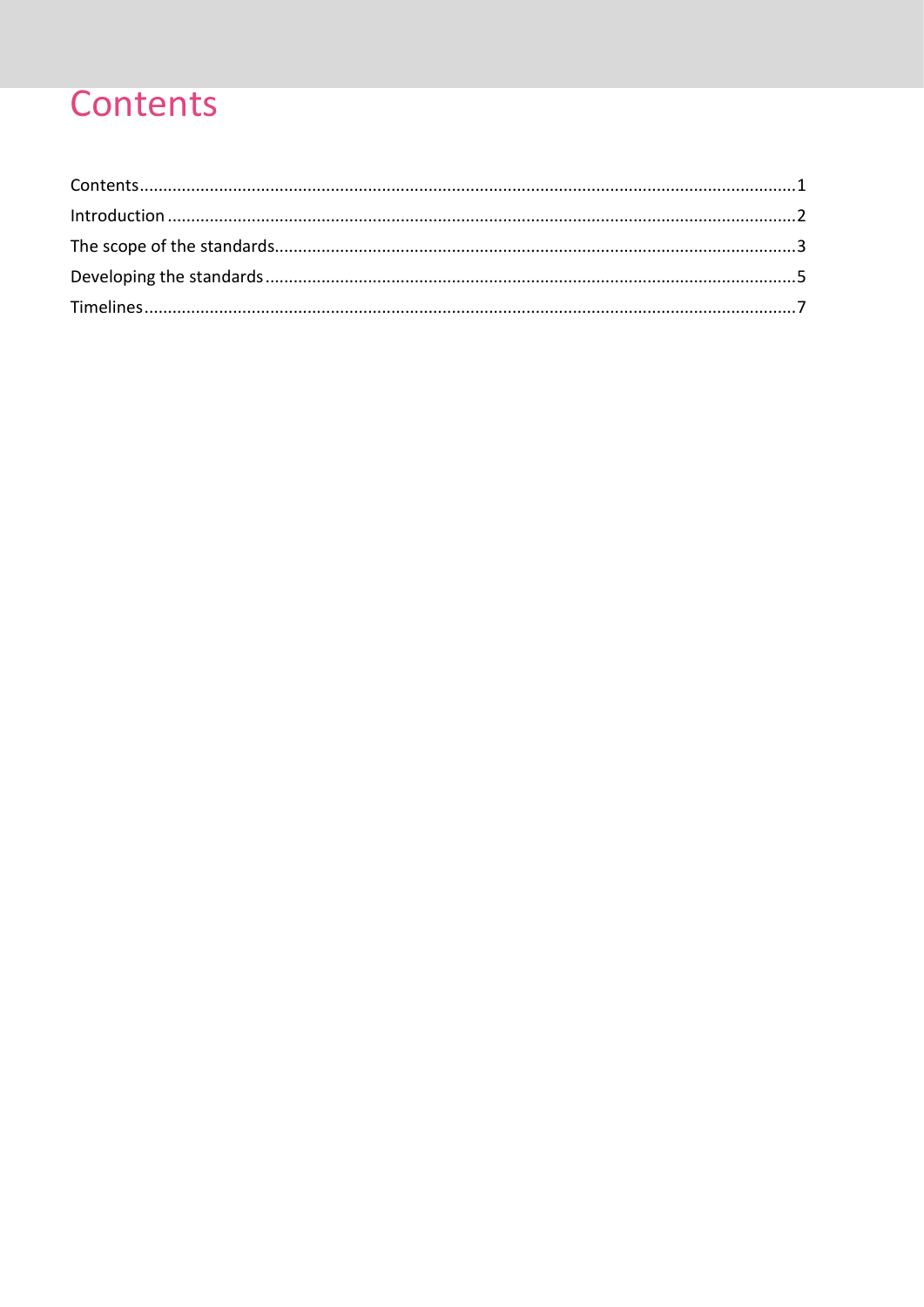## <span id="page-3-0"></span>Introduction

This report outlines the scope of the Bairns' Hoose (Scottish Barnahus) Standards.

Bairns' Hoose – based on an Icelandic model 'Barnahus' - will bring together services in a 'four rooms' approach with child protection, health, justice and recovery services all made available in one setting. Bairns' Hoose aims to ensure that every child victim or witness has consistent and holistic support, accesses specialist services and receives ongoing therapeutic care from services coordinated under one roof. In line with the Bairns' Hoose—[Scottish Barnahus visions, values and approach](https://www.gov.scot/publications/bairns-hoose-scottish-barnahaus-vision-values-and-approach/#:~:text=Bairns) the overall vision of a Bairns' Hoose (Barnahus) in Scotland is that:

All children in Scotland who have been victims or witnesses to abuse or violence, as well as children under the age of criminal responsibility whose behaviour has caused significant harm or abuse will have access to trauma informed recovery, support and justice.

The key values through which this vision will be achieved are that:

- we are child centered, trauma informed and respect the rights and wellbeing of the child at all times
- we provide consistent and holistic support, which enables children to have their voices heard, access specialist services and recover from their experiences
- we aim to prevent children being re-traumatised and to improve the experience of the criminal justice process for children and families, and
- we demonstrate connectedness and national leadership to uphold children's rights to protection, support, participation and recovery.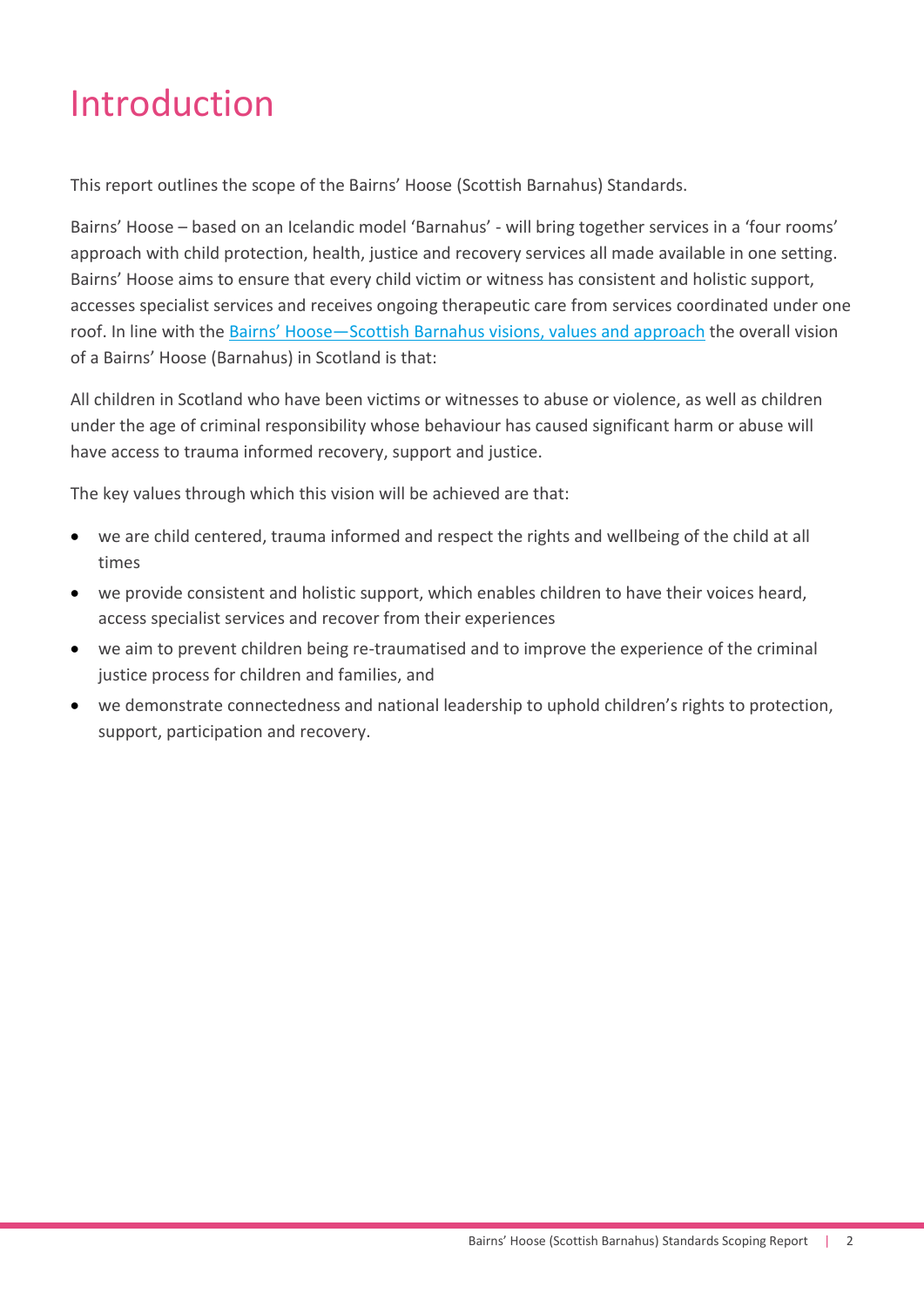## <span id="page-4-0"></span>The scope of the standards

## Population that will be covered

The standards will be for everyone who is eligible to be referred into a Bairns' Hoose in line with nationally-agreed eligibility criteria and mechanisms. For some standards, this may include family members or carers of children who have been referred where appropriate. In line with the scope outlined in the Bairns' Hoose-[Scottish Barnahus visions, values and approach](https://www.gov.scot/publications/bairns-hoose-scottish-barnahaus-vision-values-and-approach/#:~:text=Bairns) the standards will primarily be for:

- all children under the age of 18 in Scotland who have been victims or witnesses to abuse or violence which has caused or is likely to cause significant harm, and
- all children under the age of criminal responsibility whose behaviour has caused significant harm or abuse.

### Setting that the standards will apply to

The standards apply in all nationally-designated Bairns' Hooses<sup>1</sup>.

## Areas for standards development

The standards will build on the [PROMISE2 European Barnahus Quality Standards.](https://www.barnahus.eu/en/publication/standards/) The following areas are the proposed themes that the standards will cover, in line with the key principles of the PROMISE standards.

- Key principles and the rights of the child
- Collaborative leadership and governance
- Inclusive access

.

- Design and environment
- Coordinated planning process
- **•** Investigative interview
- Involvement in the court and legal processes
- Health assessment and medical examination
- Wrap-around care and access to therapeutic support and recovery services
- Multidisciplinary staff training and support
- Outreach, sharing knowledge and learning from good practice

<sup>&</sup>lt;sup>1</sup> As defined by Bairns' Hoose-[Scottish Barnahus visions, values and approach.](https://www.gov.scot/publications/bairns-hoose-scottish-barnahaus-vision-values-and-approach/#:~:text=Bairns)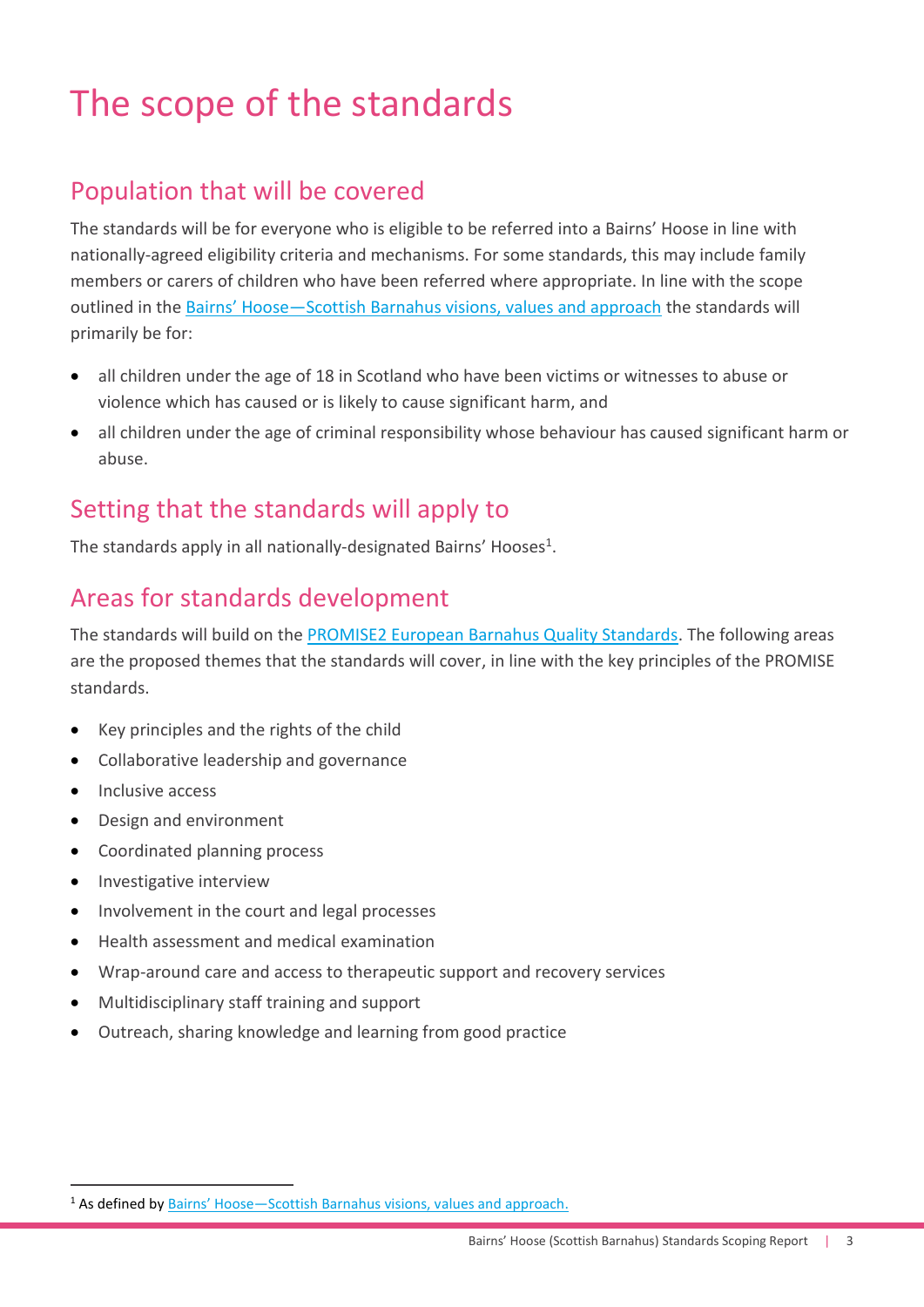## Working in collaboration

Throughout the duration of the project, the project team will work in partnership with the Scottish Government to share learning and support quality and performance monitoring. To fulfil the ambition of transformational change, the Bairns' Hoose standards project will provide evidence, learning, collaboration and support to the Scottish Government and across the whole system to identify the best approach to implementing these proposed standards.

### Key sources

- Bairns' Hoose [Scottish Barnahus: vision, values and approach](https://www.gov.scot/publications/bairns-hoose-scottish-barnahaus-vision-values-and-approach/)
- [Council of Europe Convention on the Protection of Children Against](https://rm.coe.int/1680084822) Sexual Exploitation and Sexual [Abuse \(Lanzarote Convention\)](https://rm.coe.int/1680084822)
- **[GIFT Research Report](https://www.healthcareimprovementscotland.org/our_work/standards_and_guidelines/stnds/barnahus_standards.aspx)**
- [Healthcare and forensic medical services for people who have experienced rape, sexual assault or](https://www.healthcareimprovementscotland.org/our_work/standards_and_guidelines/stnds/sexual_assault_services.aspx)  [child sexual abuse \(children, young people and adults\)](https://www.healthcareimprovementscotland.org/our_work/standards_and_guidelines/stnds/sexual_assault_services.aspx)— standards
- [Healthcare and forensic medical services for people who have experienced rape, sexual](https://www.healthcareimprovementscotland.org/our_work/standards_and_guidelines/stnds/sexual_assault_indicators.aspx) assault or [child sexual abuse](https://www.healthcareimprovementscotland.org/our_work/standards_and_guidelines/stnds/sexual_assault_indicators.aspx)— indicators
- Home Office Child [House Local Partnerships Guidance](https://assets.publishing.service.gov.uk/government/uploads/system/uploads/attachment_data/file/1014190/Child_House_Local_Partnerships_Guidance_-_September_2021.pdf)
- [National Children's Alliance Standards for Accredited Members \(Child Advocacy Centres\)](https://www.nationalchildrensalliance.org/wp-content/uploads/2015/06/NCA-Standards-for-Accredited-Members-2017.pdf)
- [National Guidance for Child Protection in Scotland 2021](https://www.gov.scot/publications/national-guidance-child-protection-scotland-2021/)
- [PROMISE2 European Barnahus Quality Standards](https://www.barnahus.eu/en/publication/standards/)
- [Supporting children and young people who may have experienced child sexual abuse: clinical](https://www.gov.scot/publications/clinical-pathway-healthcare-professionals-working-support-children-young-people-experienced-child-sexual-abuse/)  [pathway for healthcare professionals \(2020\)](https://www.gov.scot/publications/clinical-pathway-healthcare-professionals-working-support-children-young-people-experienced-child-sexual-abuse/)
- [The Foundations for Bairns' Hoose \(Scottish Barnahus\) report](https://www.healthcareimprovementscotland.org/our_work/standards_and_guidelines/stnds/barnahus_standards.aspx)
- [University of Edinburgh's Research](https://www.healthcareimprovementscotland.org/our_work/standards_and_guidelines/stnds/barnahus_standards.aspx)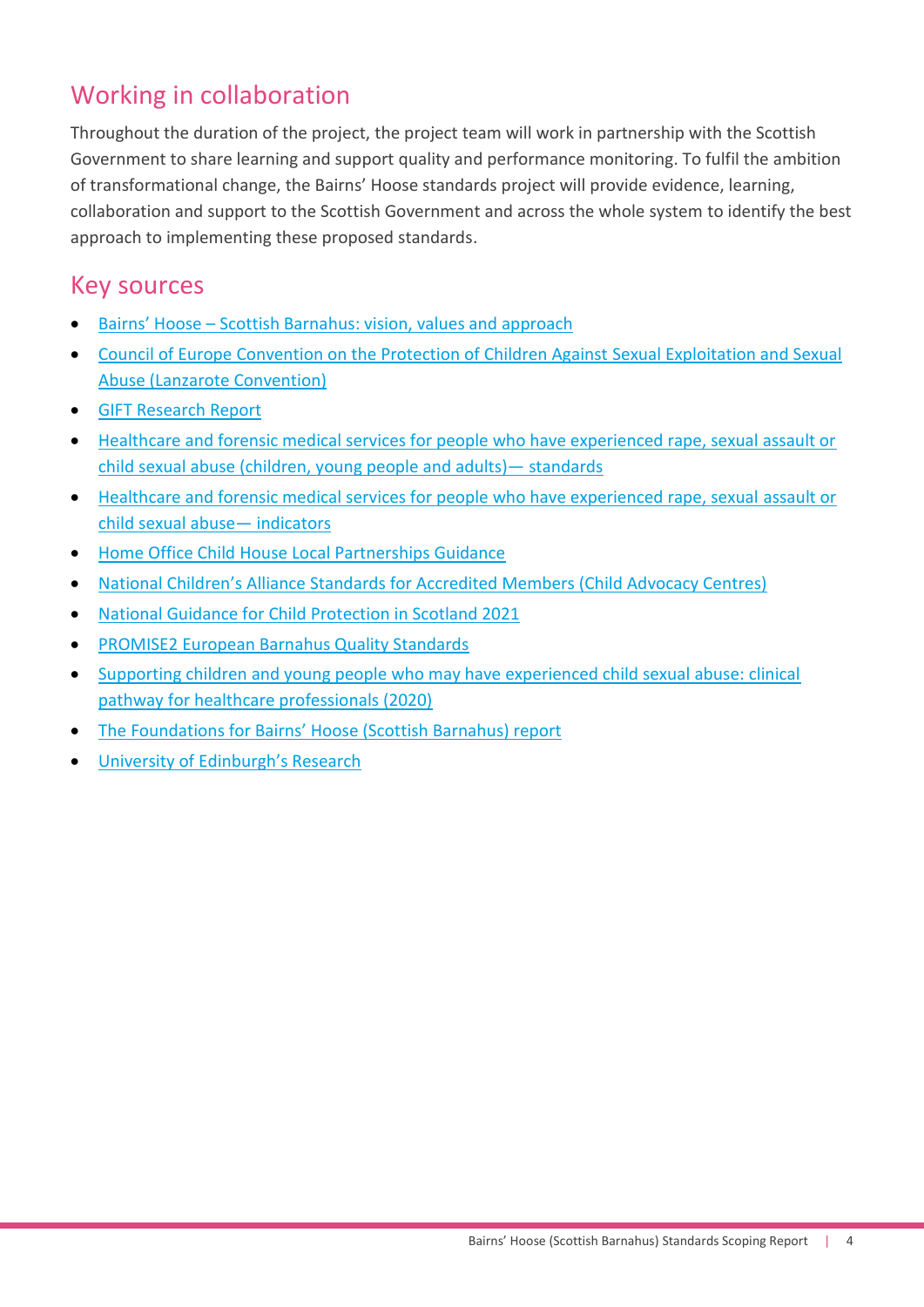## <span id="page-6-0"></span>Developing the standards

Healthcare Improvement Scotland and the Care Inspectorate will jointly facilitate the development of the Bairns' Hoose (Scottish Barnahus) standards. A multiagency Standards Development Group will use their expertise and technical knowledge to draft the standards according to the agreed scope. A Rights and Participation Group will sit within the Standards Development Group to ensure children's voices are heard and their rights upheld throughout the process.

## Proposed Standards Development Group

Statutory organisations will be key to the delivery of Bairns' Hoose and are essential members of the Bairns' Hoose Standards Development Group. Other organisations which have relevant and specific knowledge of national Bairns' Hoose policy and practice will provide essential expertise and evidence.

The following organisations will be approached to join the Standards Development Group:

- Child Protection Committees Scotland
- Children 1st
- Coalition of Care and Support Providers Scotland
- Coalition of Scottish Local Authorities
- **Crown Office Procurator Fiscal Service**
- Law Society of Scotland
- National Society for the Prevention of Cruelty to Children
- Police Scotland
- Royal College of Paediatrics and Child Health
- Royal College of Psychiatrists
- Scottish Children's Reporter Administration
- Scottish Courts and Tribunals Service
- Scottish Social Services Council
- Social Work Scotland
- Victim Support Scotland

• NHS Education Scotland

Through these organisations, the Standards Development Group will benefit from the expertise of the following specialties:

- Chief Social Work Officer
- Child Psychologist
- Clinical Psychologist
- Consultant Paediatrician
- Crown Office Prosecutor
- Defence Solicitor
- Family and Child Support Worker
- **•** Participation Worker
- Police Scotland Child Protection Lead
- Senior Researcher
- Sexual Offences Examiner
- Social Work Child Protection Lead

Specialist or technical input in addition to this will be sought where necessary as the work develops. Where a specialist cannot be represented on the development group, there will be opportunities for engagement through consultation or peer review.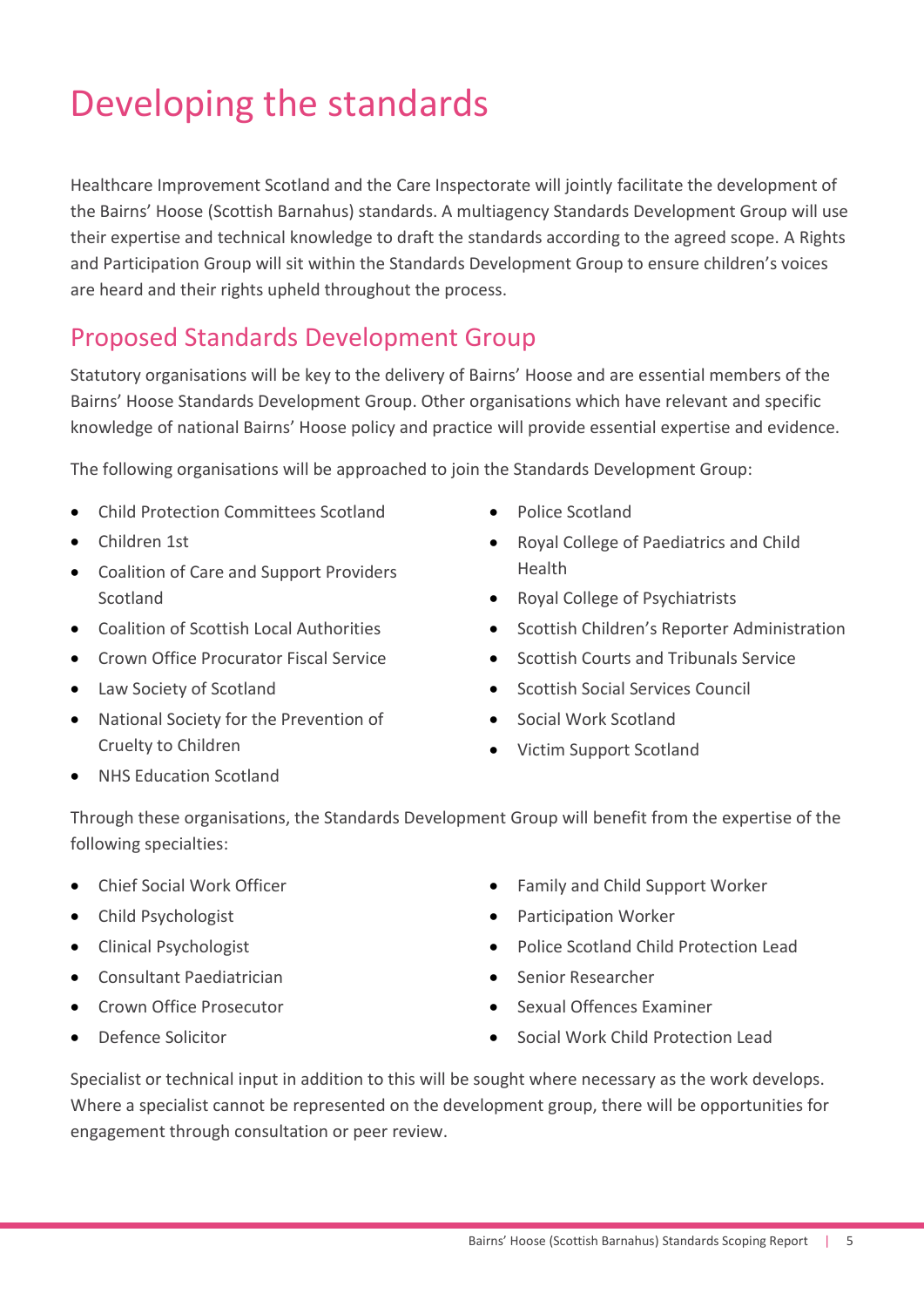## Engagement with children and young people

As part of a wider participation and engagement strategy, the project team will recruit and support a Rights and Participation Group. This group will consist of participation and engagement workers from a range of organisations in different sectors. The group will support children and young people across Scotland to influence the standards in a way that is trauma informed, meaningful, connected and right for them. We will ask children and young people what this looks like.

The Rights and Participation Group will:

- facilitate direct engagement with children and young people
- uphold children's rights to be heard and participate actively in decisions
- work with children to codesign the standards in a way that is right for them
- share learning from previous engagement events and sessions to reduce the number of times children tell their stories to policy makers
- carry out activity in a way that is trauma informed
- be representative and inclusive, and
- recognise the child's pace and support needs during participation.

The Rights and Participation Group will publish a statement of commitment in December 2021 outlining how it will work towards these aims.

### Bairns' Hoose (Scottish Barnahus) Standards project team

- Fiona Wardell, Standards and Indicators Team Lead, Healthcare Improvement Scotland
- Henry Mathias, Head of Professional Standards and Practice, Care Inspectorate
- Rachel Hewitt, Programme Manager, Healthcare Improvement Scotland
- Carol Ann Mulgrew, Project Officer, Healthcare Improvement Scotland
- Christine Stuart, Administrative Officer, Healthcare Improvement Scotland
- Belinda McEwan, Strategic Inspector, Care Inspectorate

**To get in touch with the project team, please contact: [his.barnahusstandards@nhs.scot.](mailto:his.barnahusstandards@nhs.scot)**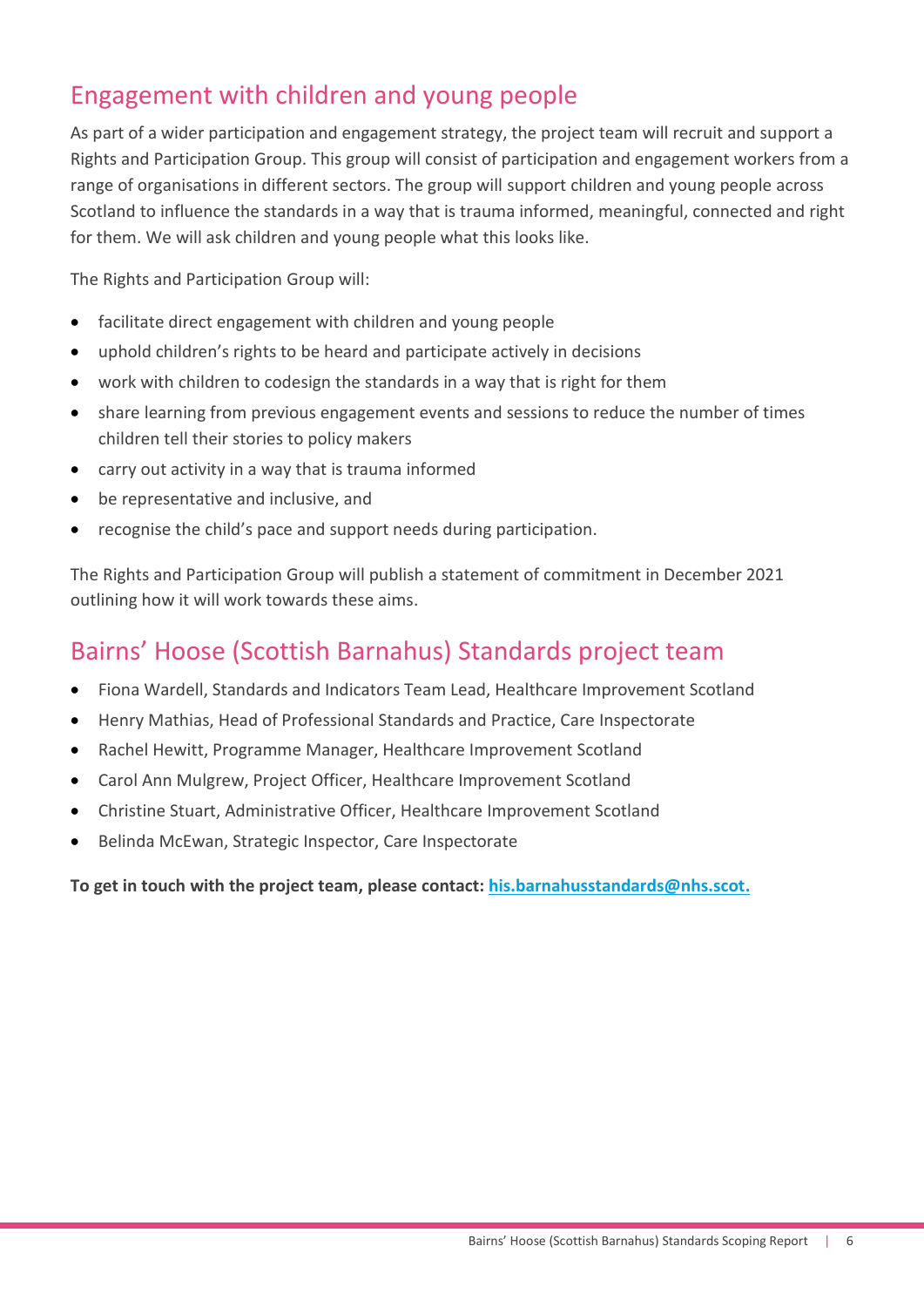## <span id="page-8-0"></span>Timelines

#### Scoping: October 2021 – December 2021

During this phase, the project team will work with the Scottish Government to ensure the standards reflect the nationally-agreed scope for Bairns' Hoose. Following the publication of this scoping report, we invite people to comment on the proposed scope of the standards. To feed back on this report, please visit our [online survey.](https://www.smartsurvey.co.uk/s/FDBTPH/) If you require the survey in another format, please get in touch with the project team by email at [his.barnahusstandards@nhs.scot.](mailto:his.barnahusstandards@nhs.scot)

The engagement period will close on **10 December 2021.**

During this time, we will hold inaugural meetings of the Standards Development Group and the Rights and Participation Group. Through these groups. Children and young people, families, stakeholders and the Scottish Government will have the opportunity input into the scope of the standards.

#### Development: December 2021 – August 2022

During this phase, the Standards Development Group will meet to draft the content of the standards. The standards will be drafted and reviewed at a series of virtual meetings of both the wider group and any identified technical subgroups. The Rights and Participation Group will work closely with the Standards Development Group to ensure that the voices of children and young people are heard throughout this process.

#### Consultation: August 2022 - September 2022

Meaningful engagement, participation and consultation is essential to our standards development methodology. We will publish a draft set of standards in the summer of 2022 to gather feedback from across Scotland. Using social research methods such as surveys, focus groups and tailored sessions, we will support staff, service planners and people who experience services to tell us what is important to them. We will plan consultation events in partnership with the Rights and Participation Group from the beginning of the project.

#### Finalisation: September 2022 - December 2022

All feedback will be reviewed by the Standards Development Group. During the finalisation phase, the Standards Development Group will discuss and make changes to the document before final publication.

**The final standards will be published in December 2022.**